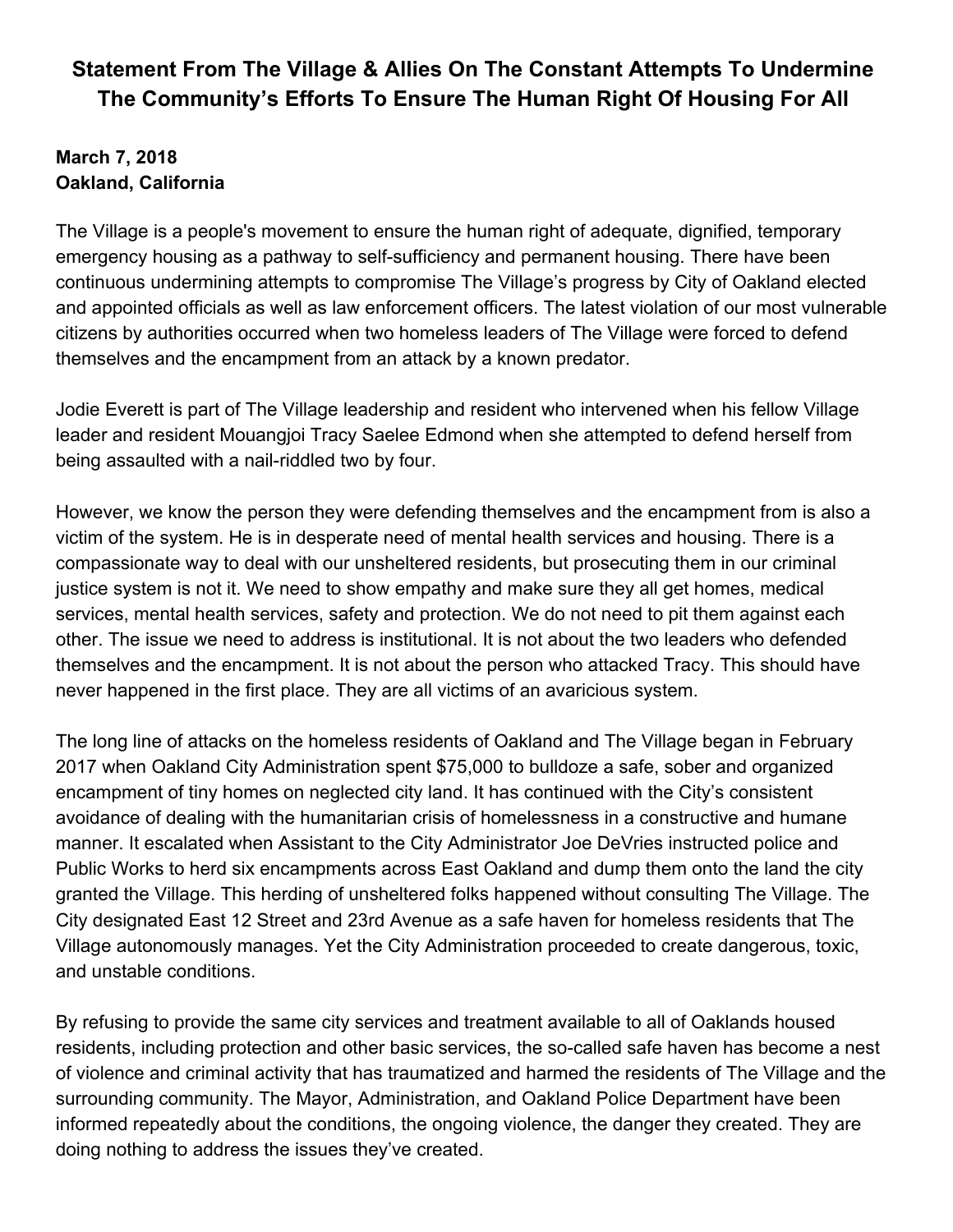And now, scheduled for November 2018, the City plans to take away the land it granted The Village five months ago. The 80 people the City herded will now be forcibly displaced to rebuild the overpass that spans across the parcel.

It has been a long drawn out act of sabotage to the wellbeing of the residents who were corralled here. The City has undermined the efforts of the residents at The Village to maintain basic survival and improve their own livelihoods. Attempting to criminalize two of The Village leaders for having to deal with dangerous and inhumane conditions created by the Administration is the latest of the unjust and deplorable attacks.

What Mayor Libby Schaaf, Assistants to the City Administrator Christine Daniel and Joe DeVries are responsible for undermining the livelihood of residents at The Village; what the police did and what the criminal system is doing is a waste of resources. These two leaders are not people who should be charged. These two leaders had to defend themselves in that moment. Consistent ineffective and inhumane homeless policies and police misconduct mean that charges should be dropped, and services provided. Monies spent on criminal injustices rather than services to our city's most vulnerable is unconscionable. Monies spent on a corrupt police department to terrorize and harass our vulnerable curbside communities rather than permanent homes for the homeless is the sign of illegitimate leadership.

We demand these charges be dropped. We demand the Mayor and her Administration be accountable for trying to deliberately obstruct and destroy The Village. We demand all encampments be immediately sanctioned and provided with sanitation services, support services, security, and a pathway to permanent homes immediately.